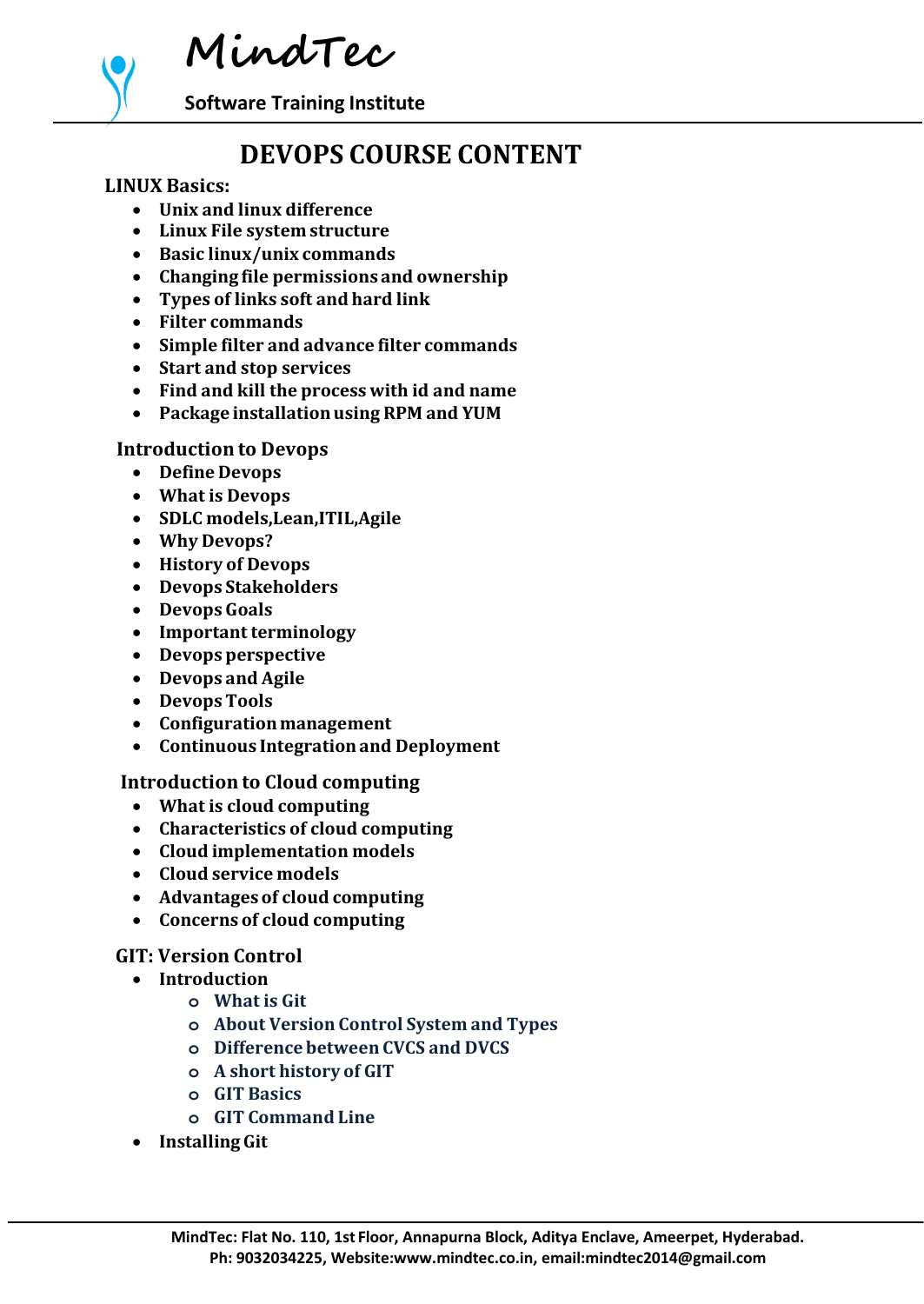

**Software Training Institute**

- **o Installing on Linux**
- **o Installing on Windows**
- **o Initial setup**
- **Git Essentials**
	- **o Creating repository**
	- **o Cloning, check-inand committing**
	- **o Fetch pull and remote**
	- **o Branching**
	- **o Creating the Branches, switching the branches,merging the branches.**

# **Chef for configuration management**

- **Overview of Chef**
	- **o Common Chef Terminology (Server, o**
	- **Workstation, Client, Repository etc.) o**
	- **Servers and Nodes**
	- **o Chef ConfigurationConcepts**
- **WorkstationSetup**
	- **o How to configure knife**
	- **o Execute some commands to test connection betweenknife and workstation**
- **OrganizationSetup**
	- **o Create organization**
	- **o Add yourself and node to organization**
- **Test Node Setup**
	- **o Create a server and add to organization**
	- **o Check node details using knife**
- **Node Objects and Search**
	- **o How to Add Run list to Node**
	- **o Check node Details**
- **Environments**
	- **o How to create Environments**
	- **o Add servers to environments**
- **Roles**
	- **o Create roles**
		- **o Add Roles to organization**
- **Attributes**
	- **o Understanding of Attributes**
	- **o Creating Custom Attributes o**
	- **Defining in Cookbooks**
- **Data bags**
	- **o Understanding the data bags**
	- **o Creating and managing the data bags**
	- **o Creating the data bags using CLI and Chef Console**
	- **o Sample data bags for CreatingUsers.**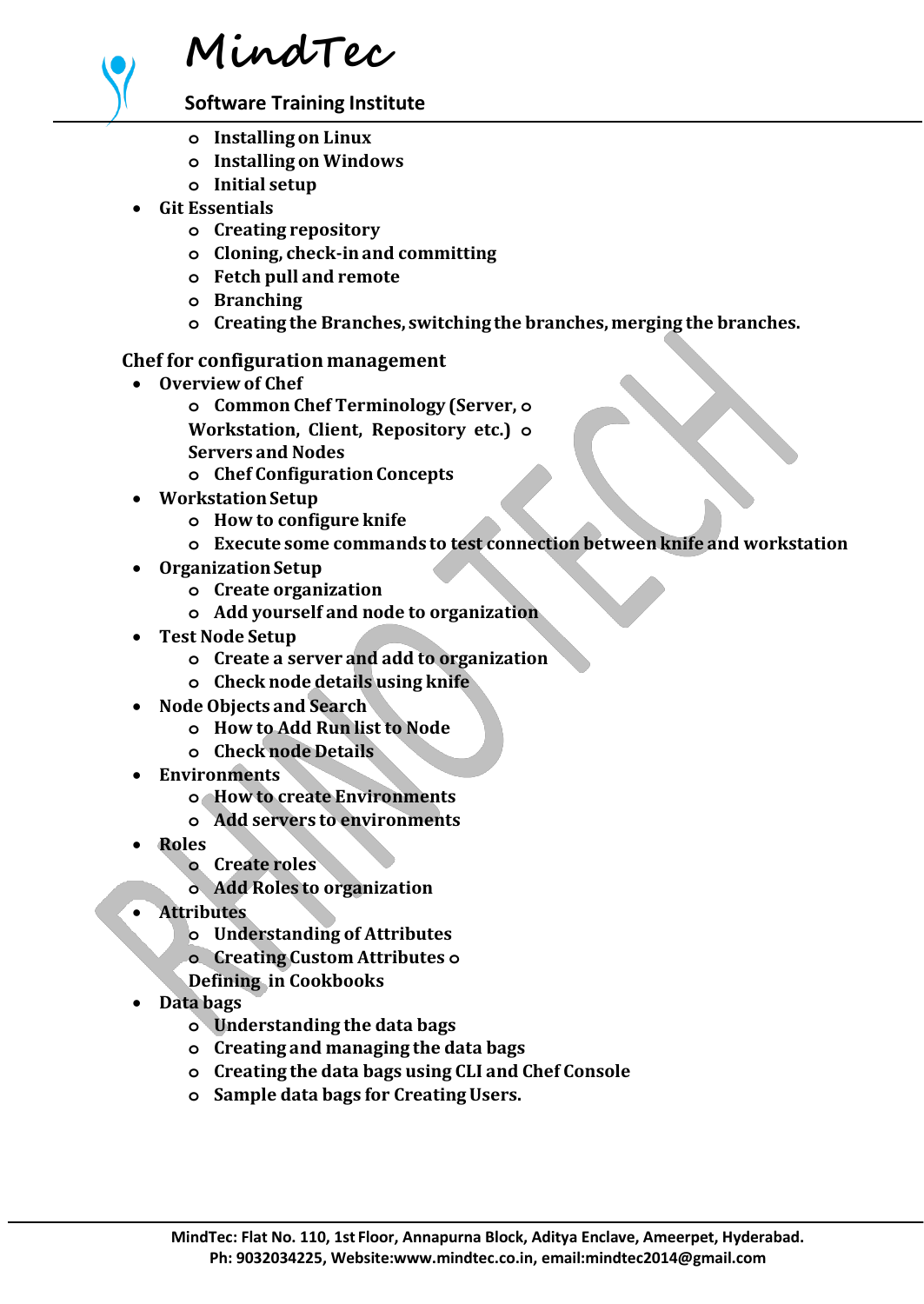

**Software Training Institute**

## **AWS:**

- **o CreatingAWS account**
- **o Free tier Eligible services**
- **o Understanding AWS Regions and availability zones**
- **EC2 ( Elastic Cloud Comput)**
	- **o About EC2 and types , Pricing**
	- **o EIP ( Elastic IP address), Allocating, associating, releasing**
	- **o Launch windows and Linux Instances in AWS**
	- **o Connectingwindows and Linux instances from windows desktop and Linux machines**
- **S3 ( Simple Storage Service)**
	- **o About AWS Storage services,EBS and S3**
	- **o Creating S3 Buckets and putting objects in bucket**
	- **o Discussion about Bucket Properties**
	- **o S3 Pricing**
	- **o About S3 glecier**
- **EBS ( Elastic Block Storage)**
	- **o Types of EBS Volumes**
	- **o Creation, attaching and Detachingvolumes**
- **ELB ( Elastic Load Balancer)**
	- **o Understanding the load balancing**
	- **o ConfiguringELB and adding the webservers under ELB**
- **Auto Scaling**
	- **o Types of Scaling ( Horizontal and Vertical)**
	- **o Configuring Launch Configuration**
	- **o Creating and defining the auto scaling group policy**
- **IAM ( IdentityAccess Management)**
	- **o Understanding of AWS Security using IAM**
	- **o Definitionof Roles, policies and Groups**
	- **o Creating IAM Users and managing password policies**
- **RDS ( Relational Database server)**
	- **o About RDS and available RDS Engines in AWS**
	- **o ConfiguringMYSQL RDS service**
	- **o ConnectingEC2 Instance to RDS Instance**

### **Puppet for configuration management**

- **What is Puppet?**
	- **o How puppet works**
	- **o Puppet Architecture**
	- **o Master and Agents**
	- **o Puppet terminology and about Manifests**
- **Installationand Configuration**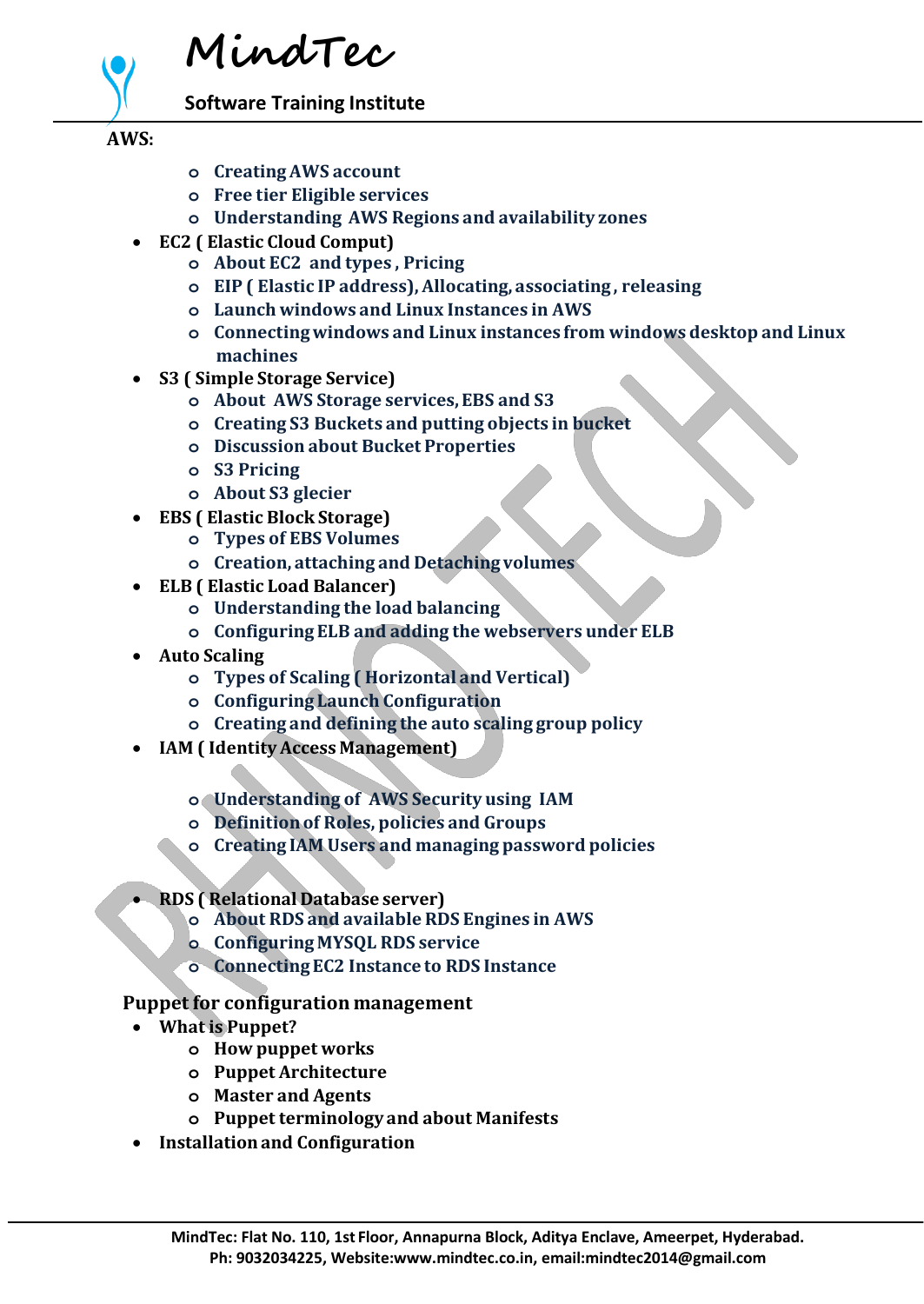

**Software Training Institute**

- **o Installing Puppet**
- **o ConfiguringPuppet Master and Agent**
- **o ConnectingAgents**
- **Puppet Master**
	- **o Puppet configurationfiles**
	- **Puppet LanguageBasics**
		- **o The declarative language**
		- **o Resources**
		- **o Using Basic resources like file,exec,package service**
		- **o Resource Collectors**
		- **o Virtual Resources**
		- **o ExportedResources**
		- **o Manifests**
		- **o Modules and Classes**
		- **o Class Parameters**
		- **o DefinedType**
- **Templates**
	- **o Static Contents Explosion**
	- **o Using Dynamic Content with Templates**
	- **o TemplatesOverview**
	- **o ERB**
- **Example Code Manifests/Modules**
	- **o NTP Module**
	- **o Users Module**
	- **o SSH**
	- **o Sudo**
- **Puppet Forge**
	- **o Understanding the Puppet Forge**
	- **o Module structure**
	- **o Install LAMP with preexisting modules**
	- **o InstallingApache Tomcat with Puppet Modules**

# **Jenkins – Continuous Integration**

- **Introduction.**
	- **o Understanding continuous integration**
	- **o Introductionabout Jenkins**
	- **o Build Cycle**
	- **o Jenkins Architecture**
- **Installation**
	- **o Obtaining and installing Jenkins**
	- **o Installing and configuring Jenkins using WAR and RPM**
	- **o Java installationand configuration**
	- **o Maven Installation**
	- **o Exploring Jenkins Dashboard.**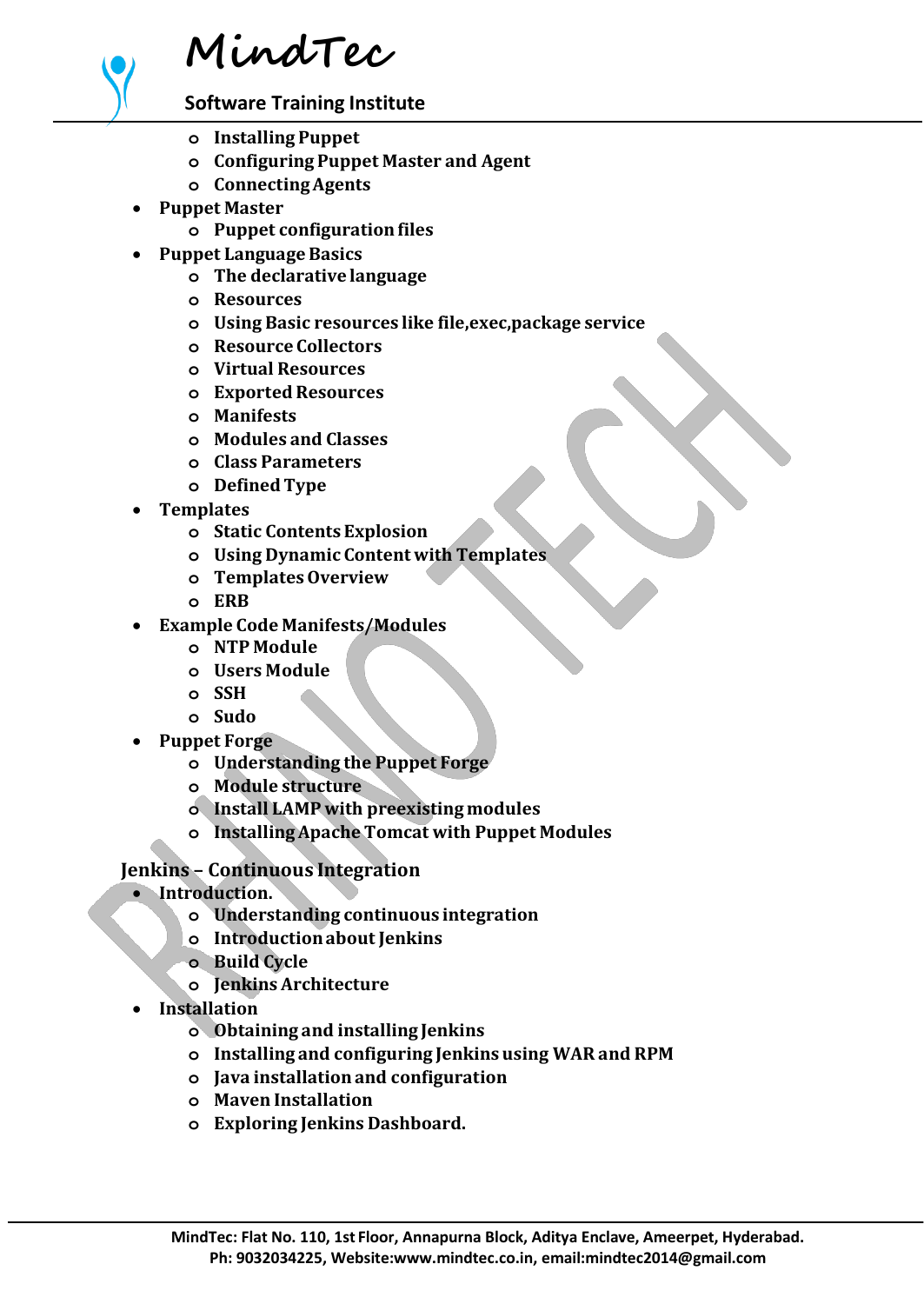

**Software Training Institute**

- **Jobs**
	- **o Creating Jobs**
	- **o Running the Jobs**
	- **o Setting up the global environments for Jobs**
	- **o Adding and updating Plugins**
	- **o Disabling and deleting jobs**
- **Build Deployments**
	- **o Understanding Deployment.**
	- **o Tomcat installationand configuration**
- **Securing Jenkins**
	- **o Authentication**
	- **o Jenkins Plugin**
	- **o Authorization**
	- **o Confidentiality**
	- **o Creating users**
	- **o Best Practices for Jenkins**

#### **Docker– Containers.**

- **Introduction**
	- **o What is a Docker**
	- **o Use case of Docker**
	- **o Platforms for Docker**
	- **o Dockers vs. Virtualization**
- **Architecture**
	- **o Docker Architecture.**
	- **o Understanding the Docker components**
- **Installation**
	- **o Installing Docker on Linux.**
	- **o Understanding Installationof Docker on windows.**
	- **o Some Docker commands.**
	- **o Provisioning**
- **Docker Hub.**
	- **o Downloading Docker images.**
	- **o Uploading the images in Docker Registry and AWS ECS**
	- **o Understanding the containers**
	- **o Running commands in container.**
	- **o Runningmultiple containers.**
- **Custom images**
	- **o Creating a custom image.**
	- **o Running a container from the custom image.**
	- **o Publishing the custom image.**
- **Docker Networking** 
	- **o Accessing containers**
	- **o Linking containers**